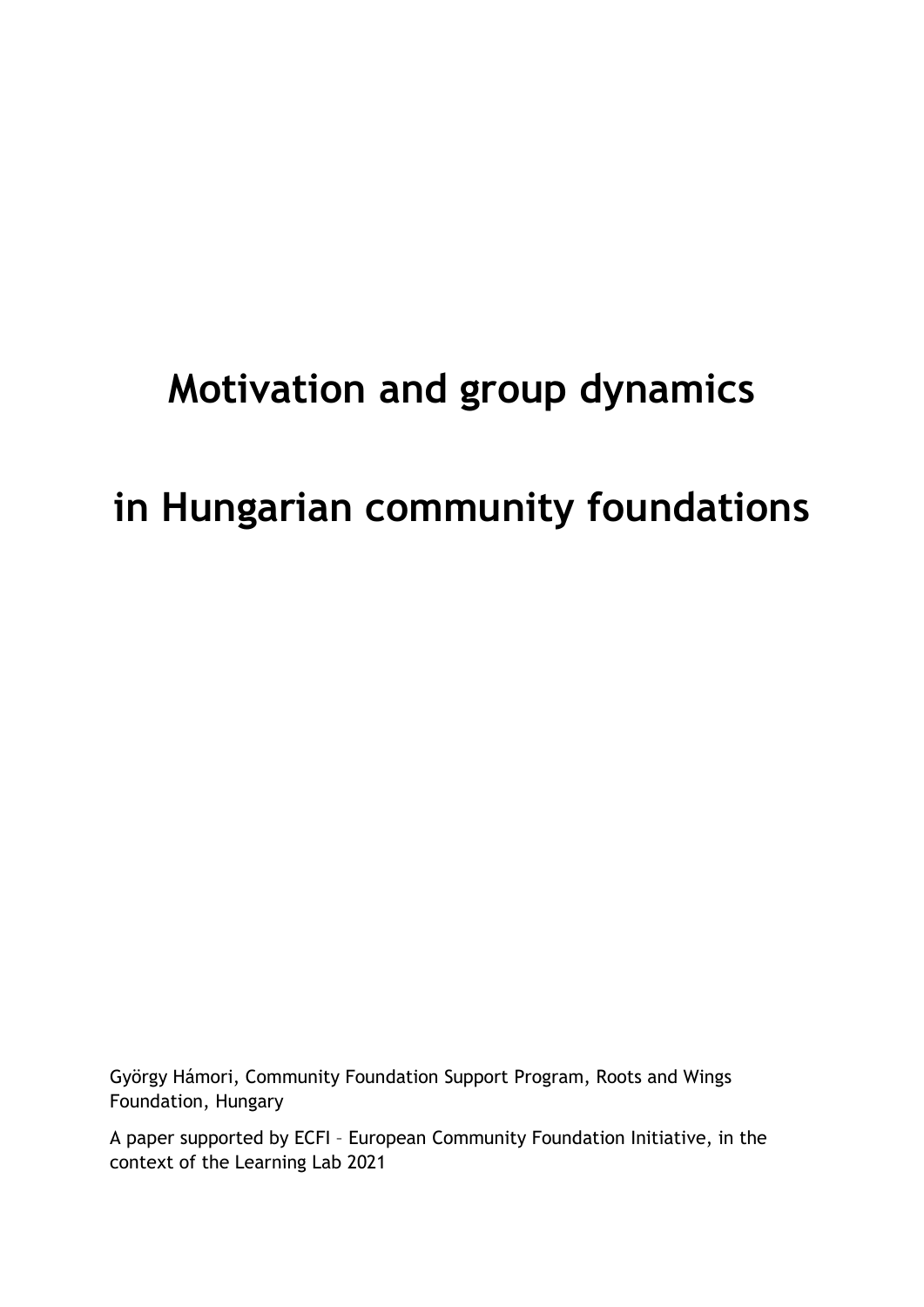#### Foreword

My research is focused on the subject of group motivation within the context of the Hungarian community foundations (CFs). I am currently working in Hungary with CFs as the program lead of the Community Foundation Support Program at the Roots and Wings Foundation (R&WF). My motivation for this paper to develop is twofold, on one hand to better understand our partners' actions through motivational factors, on the other hand based on the results of their answers to reflect on how we - as a support organization - work with them. My intention was not to characterize the personal motivation of individuals who are part of a certain CFs, but rather to explore the motivational factors which affect the actions of these CFs. My research does not intend to go into individual psychological analysis but rather to draw conclusions how these motivational factors impact the actions of these CFs and therefore getting a perspective on our work at R&WF.

## Context

R&WF's founders have been involved in the development of CFs in Hungary since 2008. They established the first CF in the country in 2011 then moved on to establish R&WF as a CF support organization in 2014. Since the beginning the team has worked with multiple methods to make the CF concept known in the country and to establish CFs. These methods produced mixed results in the past 8 years but brought a vast experience in terms of working with groups aiming to form their own CFs. With a redesigned approach (and for reasons I will explore in this paper) the number of CFs went from two to seven in 2021 and there are more in the making. One aspect of this massive growth is R&WF's newly developed method to start new community foundations. Six years of experimenting with different approaches resulted in creating a new process which meant the following. R&WF started to work with a single local community development professional in a certain city or district and that person gathered the diverse group of individuals who became core members of the organizing group and later the board of the foundation. At all stages of the 1.5 years long process there were specific educational workshops to gradually introduce first the professional and then the group to what community foundations are and what steps are necessary to form their own. Additionally, we provided funds to each stage of this process. This 350% growth in terms of numbers of CFs in Hungary gives a particular relevance of the topic of group motivation and motivational factors. In this paper I will try to examine how these CFs react to certain influences and how those affect them in a positive or negative ways and through those effects what actions follow.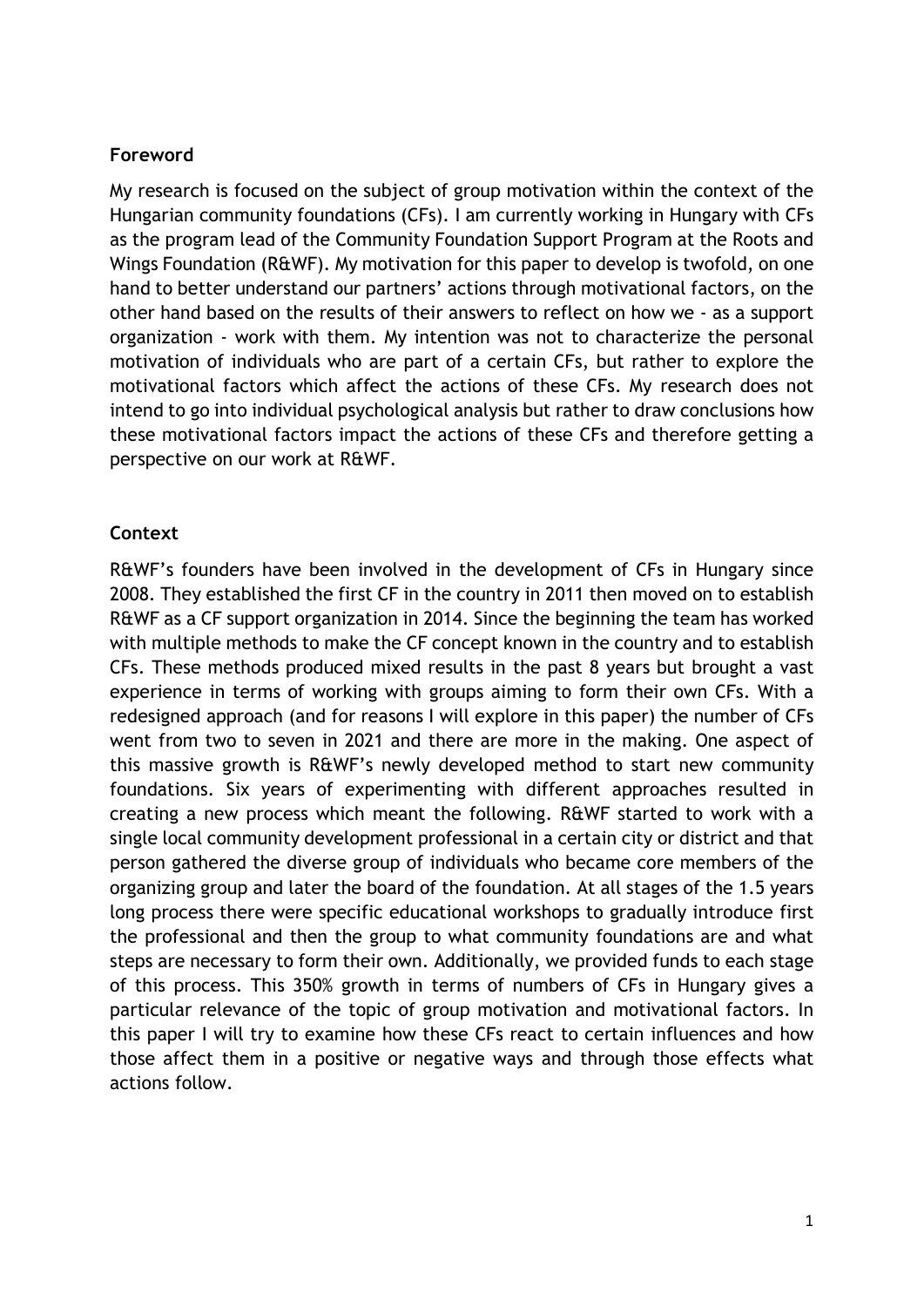## Method

The method I chose to investigate the topic of group motivation was to interview five core members of five different CFs or CFs in the making. These interviews were narrative in their nature and circled around certain topics regarding motivation but the questions were not fixed and followed the logic of the interviewee. In this paper instead of analyzing the interviews separately I will attempt to summarize their answers in different categories.

## Hypothesis and Environment

I did not want to force my perspective of motivation on the interviews however my expectation was to hear about both internal and external motivational factors. By internal I primarily mean the group dynamics, by external factors I mean mostly political, economic, sociological aspects of how the group is formed and is working currently and what impacts them in ways that guide their actions. At this point I must explain briefly the external context in which these CF are to be born and to operate in current day Hungary. The state and quality of democracy in this country has been in sharp decline for at least a decade. There are two main reasons for this trend. One is the current government's systematic work to weaken, control or ignore democratic institutions and dismantle the checks and balances of a multi-party, parliamentary democracy. The second is the inability of Hungarian society to resist to and challenge this trend. Consequently, the health and strength of civil society organizations and the nonprofit sector has decreased drastically. The other important external factor I must mention here is the 2019 municipality elections when the opposition won over cities from the ruling party and government which many experts characterized as a breath of fresh air for the civil society, since at least in these cities the pressure and stigmatization of civic activity was not labeled negatively or surpassed as strongly as before.

The way I conducted the interviews were the following: The first set of questions as a kind or warming up were about the interviewee's personal motivation or story how they got involved with the organization of the CF core group. The second set of questions were targeted towards how the group works, what forces are affecting the groups, what do they find exciting, when do they work best, when were they satisfied however the as I mentioned my questions were not standardized rather were guided by the answers given by the CF members.

## Preliminary observations

Before I discuss their answers in detail, I would like to highlight that none (!) of the interviewees emphasized explicit external factors as a component of motivation or demotivation. They rather cited broad ideological concepts such as the benefit of a society, working together, democratic values, helping causes as personal motivations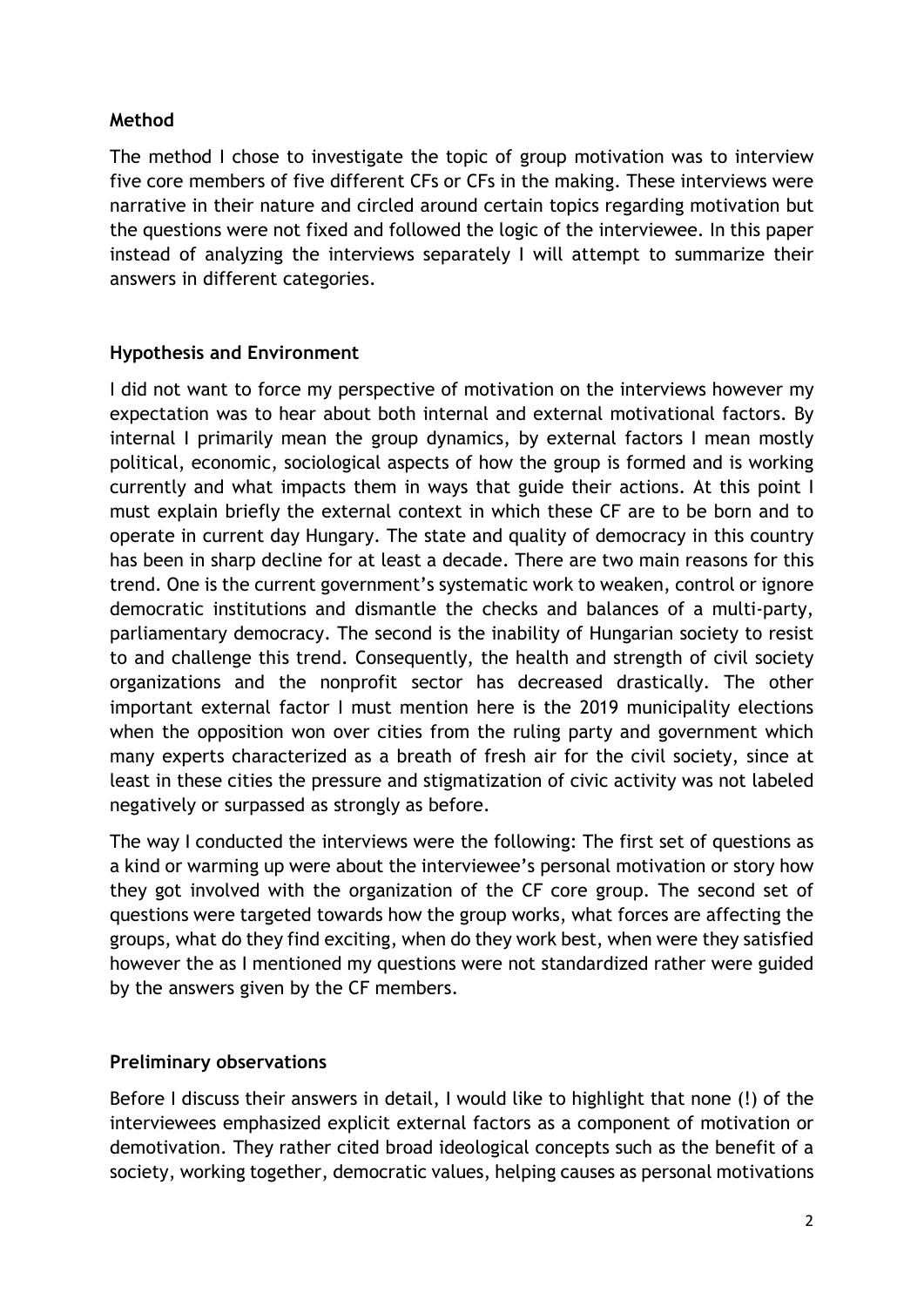and beliefs why they felt that they would like to join such an initiative. The overwhelming majority of motivational factors for the groups were internal ones, more specifically the fluctuation of the group dynamics which I will discuss later.

## Why to join

All the interviewees felt attracted to the concept of a community foundation and yet none of them ever felt the courage to actually start an organizing group or join an existing CF by themselves. Some of them had extensive knowledge on the concept of the CFs and had personal connections to people who were/are members of the board of a CF or were connected to R&WF. The reason why they did not initiate themselves the organization is because they have not felt that they are the type of a leader who can take on such a task. The key here was a charismatic leader who took the reins at least at the very beginning, mostly gathering the group and explaining what a community foundation is. That is the stage where most of the interviewees joined the initiative.

The secondary reason why people felt they would like to join lies in the openness of the concept of a community foundation. The flexible format of the foundation can accommodate to the community's needs allowing everybody to find their own ideological or practical reason to join. Some of them were excited about creating something new, that is little or not known in Hungary, some of them see democratic values in practice how such a foundation works and some of them feels that this form of civic action is the most appropriate since it's not dependent on politics at any levels.

The third group of reasons are some kind of personal experience related to the activities of Roots and Wings Foundation. In some cases, it was a lecture given by one of the members of R&WF or a conference or a live crowdfunding event or a project/activity hosted by one of the older CFs or organized by R&WF. These personal experiences created a belief that the idea of a CF is feasible.

And finally, as one of the interviewees pointed out people in general like to feel control over something bigger than their life. The word 'vanity' was used in the conversation; however, it was not mentioned in a negative light. The appeal of recognition in a somewhat formal position and the potential to change their livelihood through making decision, deciding what project/organization/person gets support from the CF is definitely an element in all groups no matter how they have been involved with a CF.

## Motivation to work

Once the members joined the group it appears the people, I interviewed, unanimously had the same experience regarding motivation: Getting to know the group they joined and developing the idea of their CF together. It seems a community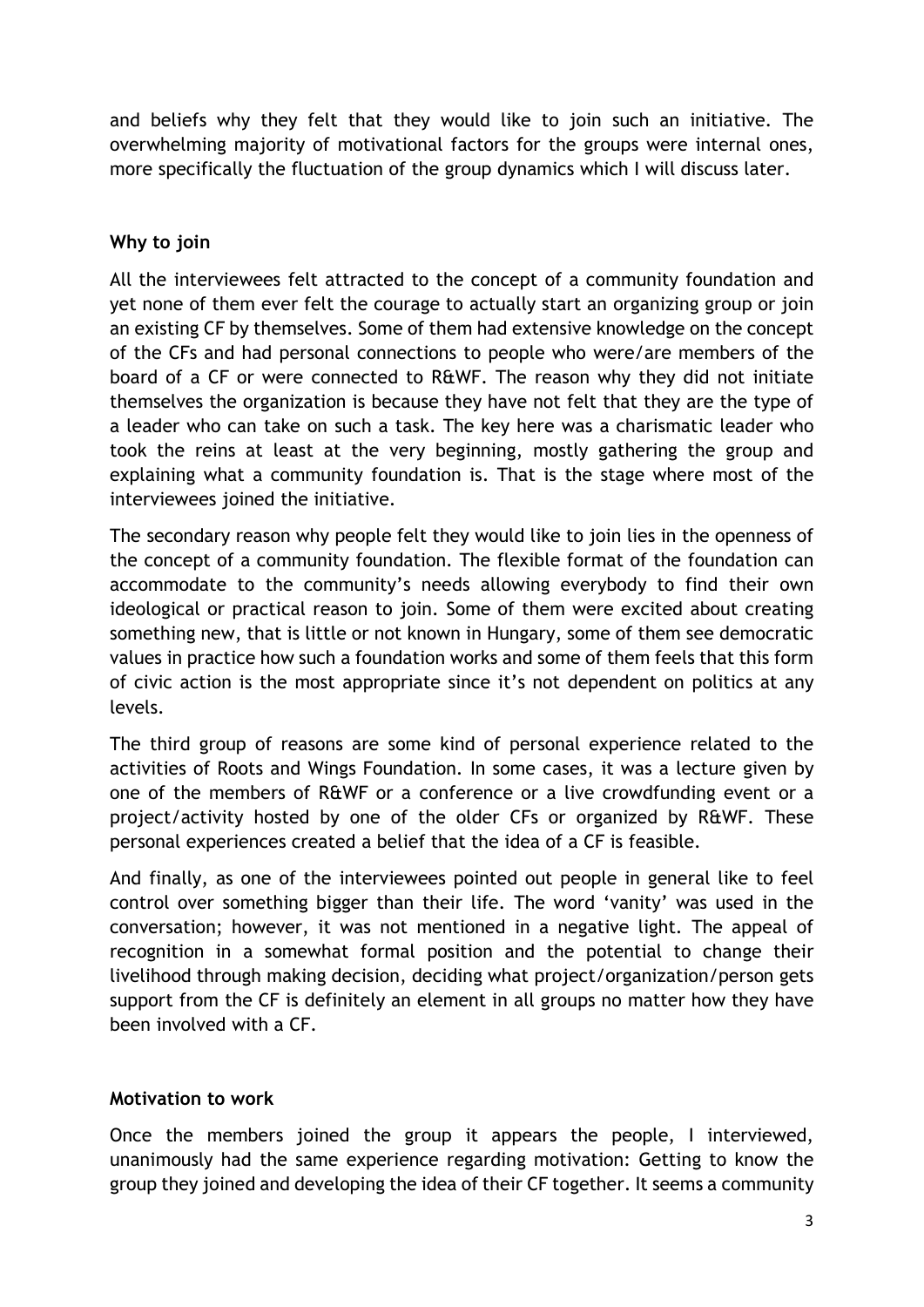in formation is the utmost motivational factor for all. Through this process of formation, testing the nature of their cooperation/relationship, planning is in the core of their activities. It seems this factor remains among top reasons to continue working for a CF. Being in their respective groups is their main reason for their involvement and feeling motivated.

#### What works and what does not

Regardless of the age of the community foundation, wether it is a 10+ years old one or a newly born CF they all experience the following strengths for their group: Planning activities or projects is a key element of their work and that is the only consistent element which is always present in their operation. Planning seems to be the time when most members of the CF is active, engaged and interested and the community of the CF, they are also working the best when they are in planning mode and when they are doing it together.

Another important observation is that the hungarian CFs are more in favour of short term tasks<sup>i</sup>. This means in terms of their own activities, cooperations, grantmaking and fundrasing, so all in the major areas of operation focusing on short term actions. When I asked them why they all highlighted the importance of little successes. Short term projects may bring forth success a lot earlier than something which is in the making for a period they cannot oversee. The lenght of these short term projects is around one to three months. However I must emphasize it does not mean that they are not willing to look ahead and plan for longer term action/project, it is something which is a lot less engaging for most of the members of the CFs.

Those little successes are essentially the fuel for the longevity and continous operation and development of CFs, once they experience the sense of accomplishment that will motivate them to take on the next goal. The first and basic measurement of the success if such a short term project is carried out or finished. Such projects may include a fundraising campaign, grants are given or events/projects are organized by the members of the CF. The second and more complex measurement is based on positive feedback from beneficiaries, partners or basically any other source. It is also a key element of the perceived success, once the specific activity gets positive feedback, that is a massive motivational factor for the members of a CF to continue their work. Another factor which contributes to the sense of success if most or all of the board members/volunteers are somehow involved with that specific action. This bit of information reinforces one of the first observations that the group of the CF and the time spent together in itself is a huge motivational factor for the ones who are involved. Once a project is labeled as a failure or brings no sense of staisfaction or success that can slow down the group and the motivation for working towards the next objective.

As I mentioned before the factrors effecting the motivation of the group are almost exclusively internal therefore demotivation is also coming from internal issues. The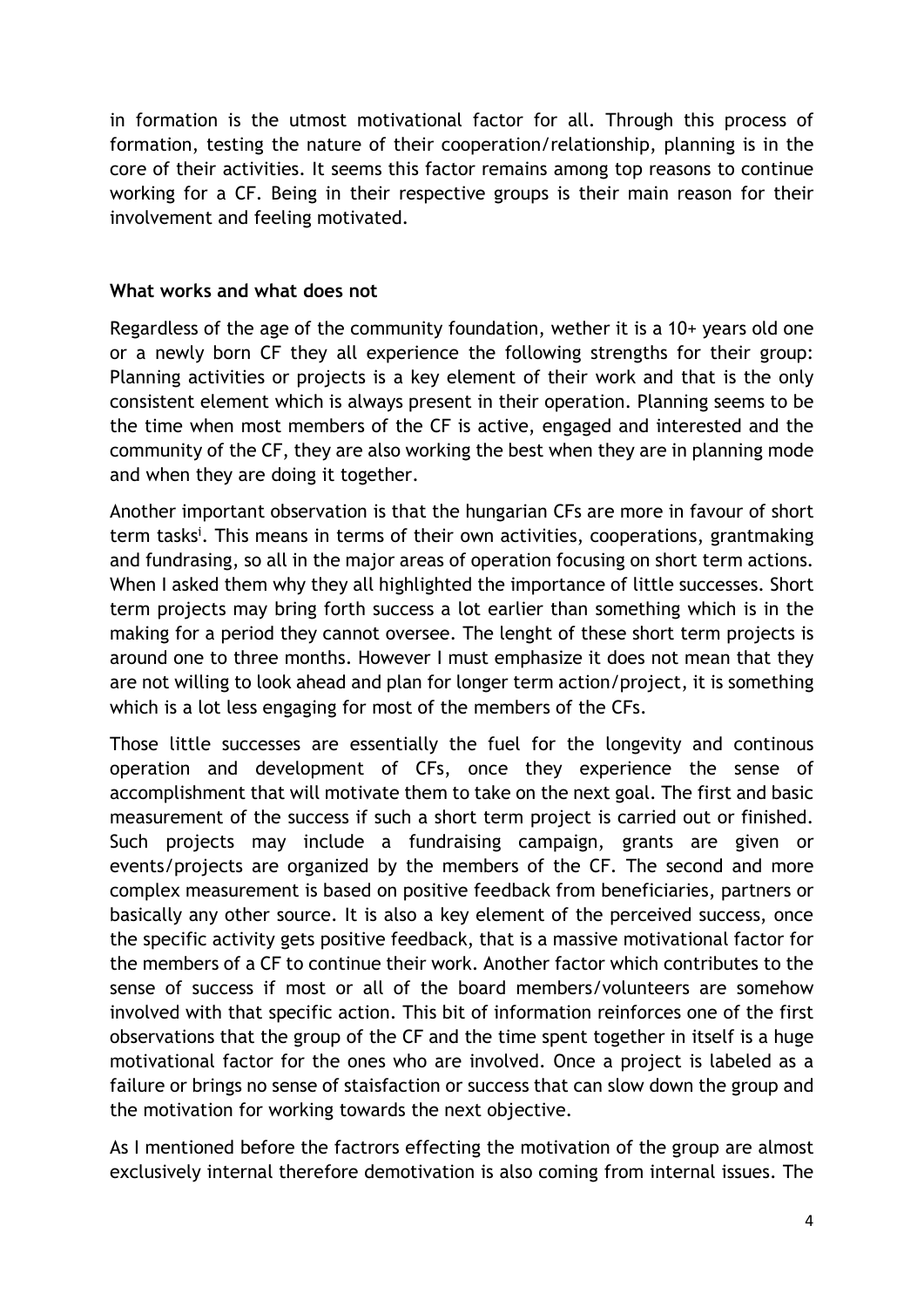following list of tasks are the ones which appear from the very beginning of the formation of the group and it seems no matter the age these are recurring problems which affect the group in a negative way. Delegating tasks is often came as a first answer when I was conducted the interviews. Mostly the lack of time is identified as a reason for the failure or partial success of delegating tasks. Giving and receiving feedback is something which CFs find hard to arrange and find dedicated time for, often it is a desired but technically missing element from the operation of the CFs. The next few issues are more general ones in the operation of any kind of organization identified by the interviewees like monitoring and evaluation.

There are two more aspects I would like to highlight from the answers. One is that the forming CFs are finding difficult to deal with is to come up with a decision making system. They all strive towards the most sensitive and egalitarian decision making which often slows them down and cause major difficulties and eventually erodes the group dynamics on the long run.

The final problem I would like to draw attention to is the lack of self acknowledgement. All groups are keen to receive positive feedback and some form of affirmation about their work, yet they fail to give themselves the proper time and space to acknowledge their own achivements and work in general.

## Motivation and CF effectiveness

Among the reasons how they got involved they listed that there was a; a charismatic leader who convinces them to join or they joined an already existing group of people (a or better to say a community) or  $\mathbf{b}$ ; the creation of something new which works along the line of the values they agree on or strive towards, like independence from politics, democracy, active citizenship, local focus and  $c$ ; some kind of personal experience related towards the activity of R&WF, like a live crowdfunding event or conference. And finally, one of the more psychologically inclined interviewee highlighted **d**; the recognition aspect of joining a community foundation, namely that people like to feel important and like to feel that they have power over something beyond their own life.

Hungarian CFs work the best when they can e; plan an activity or project, this is a useful tool because their actions are well-thought of and they can use this skill when cooperating with another organization/business/the state. Focusing on f; short term projects is an important motivational element, they are most vital and excited about their next goal when it is withing a few months time. Additionally when they get  $g$ ; feedback and acknowlegement and h; continous success.

## Reflections on the work of R&WF

Roots and Wings Foundation has adapted its approach to developing and fostering new CFs which takes account of these motivations. The question of the charismatic